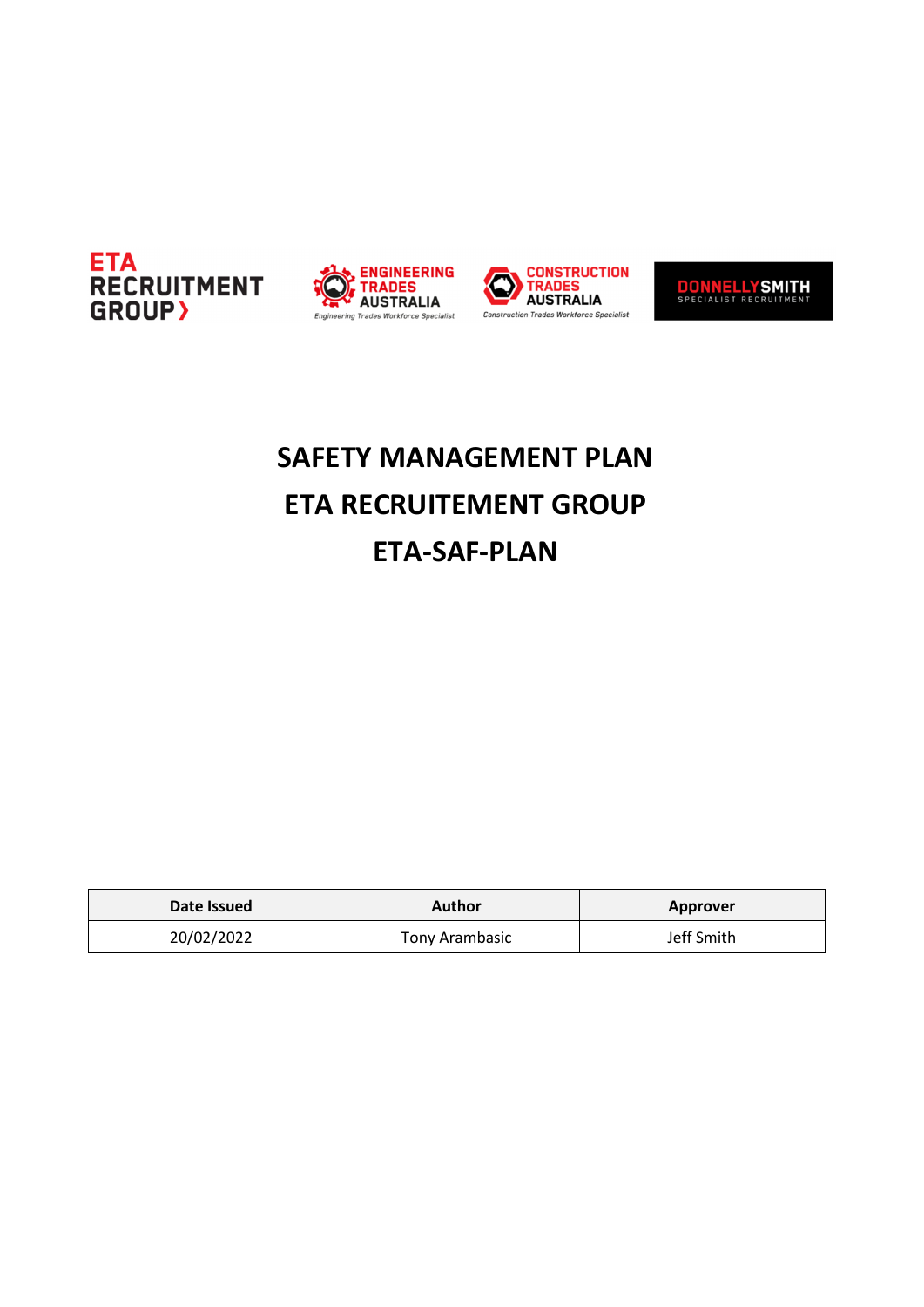





**CONSTRUCTION**<br>TRADES<br>AUSTRALIA

# **TABLE OF CONTENTS**

| 1. |     |                                                                                 |
|----|-----|---------------------------------------------------------------------------------|
| 2. |     |                                                                                 |
| 3. |     |                                                                                 |
| 4. |     |                                                                                 |
|    | 4.1 |                                                                                 |
|    | 4.2 |                                                                                 |
|    | 4.3 |                                                                                 |
|    | 4.4 |                                                                                 |
|    | 4.5 |                                                                                 |
| 5. |     |                                                                                 |
|    | 5.1 |                                                                                 |
|    | 5.2 |                                                                                 |
| 6. |     |                                                                                 |
|    | 6.1 |                                                                                 |
|    | 6.2 |                                                                                 |
|    | 6.3 |                                                                                 |
| 7. |     |                                                                                 |
|    | 7.1 |                                                                                 |
|    |     | 7.1.1<br>The following items shall be reviewed for Blue Collar Inspections 11   |
|    |     | The following items shall be reviewed for White Collar Inspections  12<br>7.1.2 |
|    | 7.2 |                                                                                 |
| 8. |     |                                                                                 |
|    | 8.1 |                                                                                 |
|    | 8.2 |                                                                                 |
|    | 8.3 |                                                                                 |
|    | 8.4 |                                                                                 |
| 9. |     |                                                                                 |
|    | 9.1 |                                                                                 |
|    | 9.2 |                                                                                 |
|    | 9.3 |                                                                                 |
|    | 9.4 |                                                                                 |
|    |     | 9.4.1                                                                           |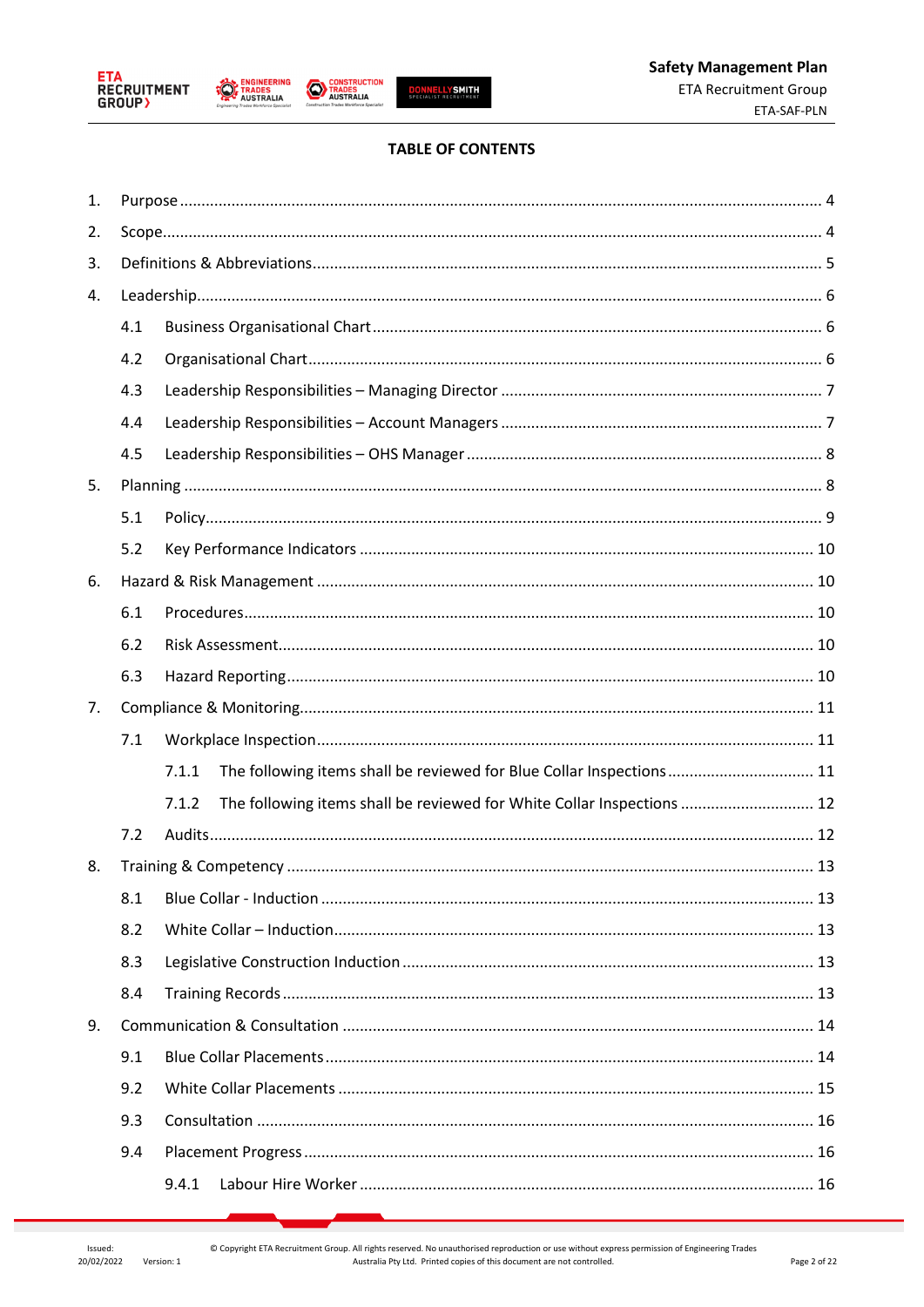

**ENGINEERING** 



**CONSTRUCTION**<br>TRADES<br>AUSTRALIA

|     |     | 9.4.2 |  |
|-----|-----|-------|--|
|     | 9.5 |       |  |
|     |     |       |  |
|     |     |       |  |
|     |     |       |  |
|     |     |       |  |
|     |     |       |  |
|     |     |       |  |
|     |     |       |  |
|     |     |       |  |
|     |     |       |  |
|     |     |       |  |
|     |     |       |  |
| 14. |     |       |  |
| 15. |     |       |  |
|     |     |       |  |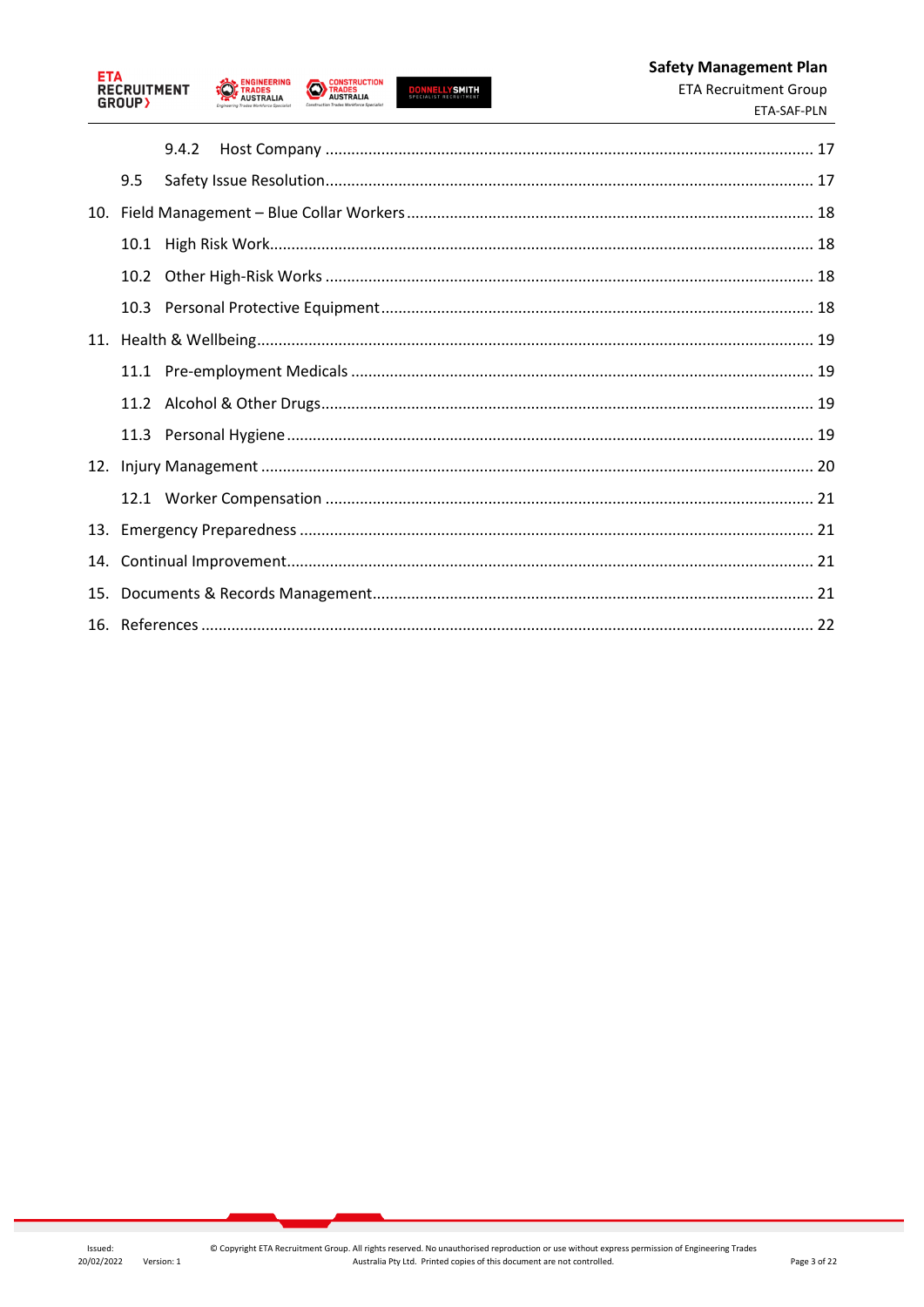





**CONSTRUCTION** 

#### **1. Purpose**

ETA Recruitment Group (ETA) including its subsidiaries, is committed to providing a safe work environment for all of our labour hire personnel and ensuring contractual as well as legislative compliance. This is achieved through the implementation of an effective management system and processes that demonstrate improvement.

In addition to meeting ETA's criteria as outlined in this plan, ETA personnel operating at our host company workplaces shall adhere with their safety management systems.

#### **2. Scope**

This Safety Management Plan is designed for ETA's recruitment business, ensuring and demonstrating safety responsibility when placing our people at client workplaces.

This Safety Management Plan is aligned to the ETA Policies. This Plan reflects its integrated approach to Safety management by first describing the components of the Company's management system and how it is applied to operational activities, and then provides an overview of controls associated with quality, health, and safety management.

Through the implementation of an integrated system for managing Safety performance, ETA ensures that the quality of the products and services it provides is maintained at a high standard.

This plan has been developed with primary consideration to, the Occupational Safety and Health Act 1984, the Occupational Safety and Health Regulations 1995.

This plan further aligns to the following standards:

- ISO45001:2018 Occupational Health & Safety Management Systems
- ISO31000:2018 Risk Management Systems, and
- ISO9001:2016 Quality Management Systems.

Compliance to this plan, appendices and other referenced documents is mandatory. Our labour hire workers shall adhere with the requirements of this plan when operating at a host client's workplace / facility.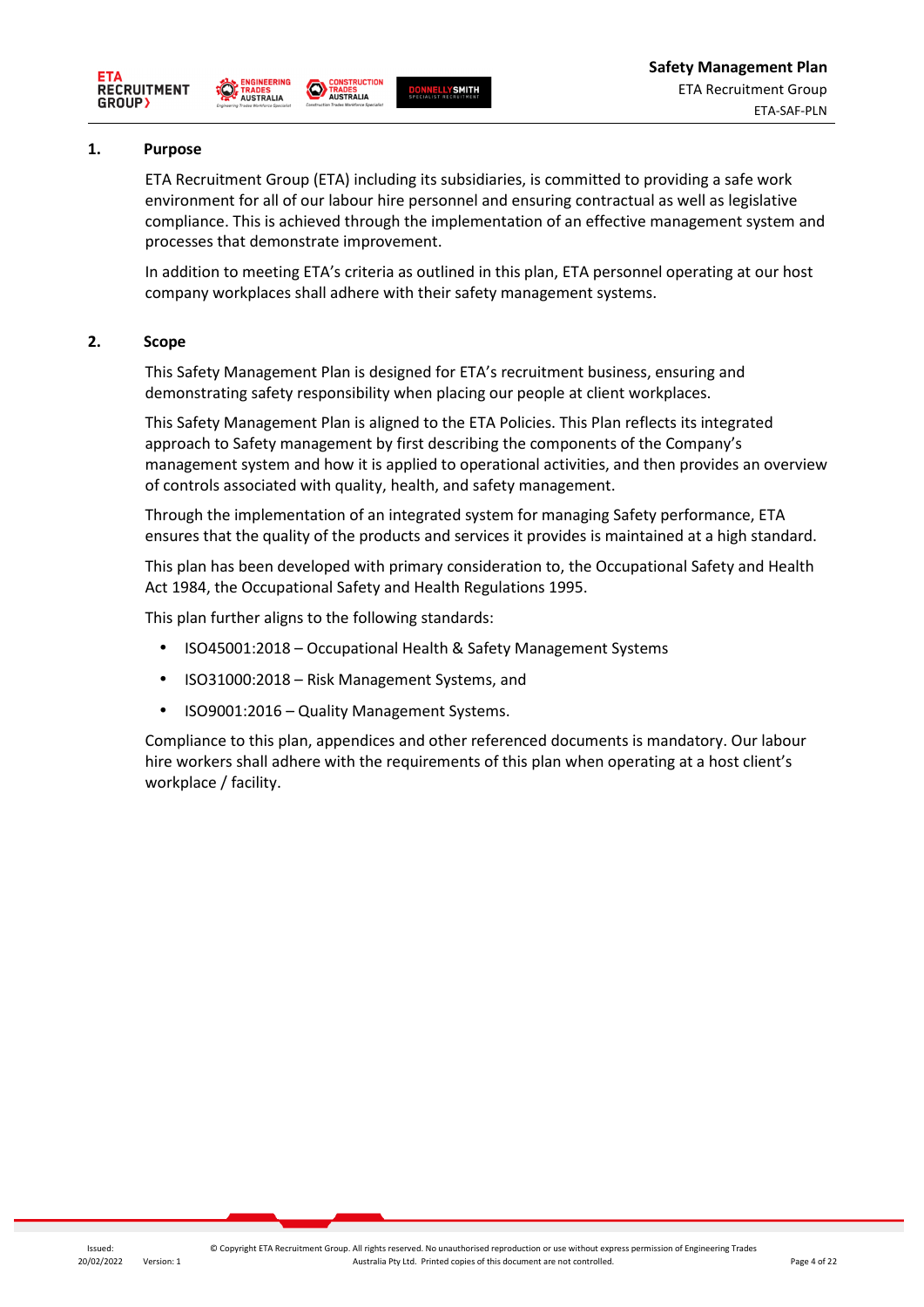





# **3. Definitions & Abbreviations**

| Definitions                |                                                                                                                                                                                                                                                                                             |
|----------------------------|---------------------------------------------------------------------------------------------------------------------------------------------------------------------------------------------------------------------------------------------------------------------------------------------|
| <b>Blue Collar</b>         | Refers to our people who engage in hard manual<br>labour, typically manufacturing, construction,<br>mining, or maintenance. The blue-collar worker<br>may be skilled or unskilled.<br>Blue Collar placements are predominantly                                                              |
|                            | undertaken by the Engineering Trades Australia<br>and Construction Trades Australia subsidiaries.                                                                                                                                                                                           |
| Corporate Team             | This is the ETA Recruitment Group and its<br>subsidiaries consisting of the Managing directors<br>and the Management Team.                                                                                                                                                                  |
| Safety                     | Safety refers to the following items:                                                                                                                                                                                                                                                       |
|                            | Occupational Safety, Health, Quality and Training.                                                                                                                                                                                                                                          |
| Serious Potential Incident | Any incident which is rated level 3, 4 or 5 as per<br>the Risk Matrix.                                                                                                                                                                                                                      |
| <b>Risk Assessment</b>     | A process to systematically identify all risk factors<br>associated with a task / item of equipment /<br>process and put appropriate controls in place to<br>reduce the risk.                                                                                                               |
| <b>White Collar</b>        | Refers to workers who perform professional, desk,<br>managerial, or administrative work. White-collar<br>work may be performed in an office or other<br>administrative setting.<br>White Collar placements are predominantly<br>undertaken by the Donnelly Smith Recruitment<br>subsidiary. |
| Workplace                  | Operational site where ETA employees undertake<br>work for host companies.                                                                                                                                                                                                                  |
| <b>Host Company</b>        | Company and workplace where ETA workers<br>undertake duties.                                                                                                                                                                                                                                |
| Our People                 | Labour Hire personnel employed by ETA (including<br>its subsidiaries) to undertake paid duties at host<br>company workplace(s).                                                                                                                                                             |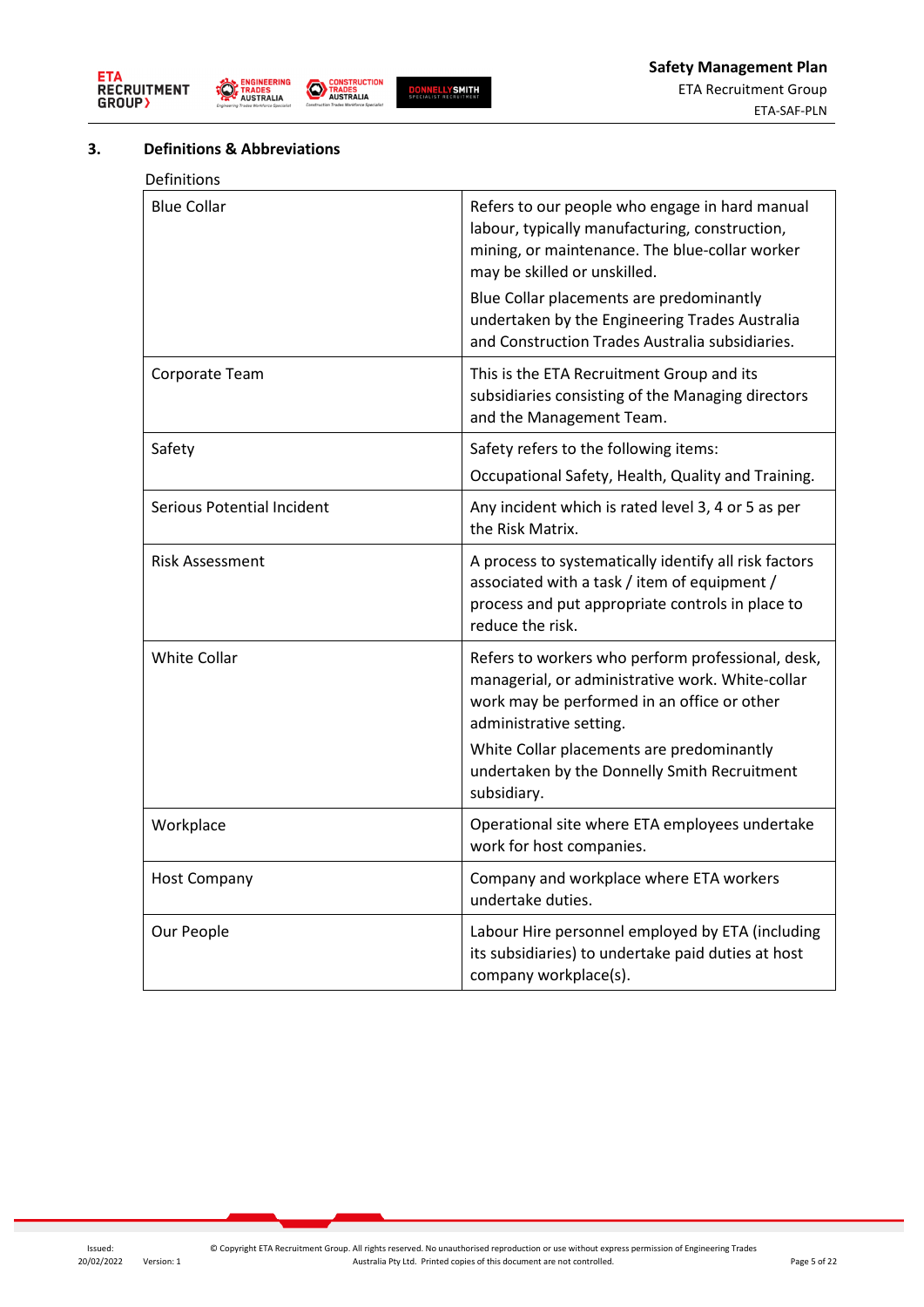





#### Abbreviations

| <b>PPE</b> | Personal Protective Equipment  |
|------------|--------------------------------|
| <b>PRA</b> | Personal Risk Assessment       |
| <b>TNA</b> | <b>Training Need Analysis</b>  |
| <b>SWP</b> | <b>Standard Work Procedure</b> |
| <b>VOC</b> | Verification of Competency     |
| <b>ETA</b> | <b>ETA Recruitment Group</b>   |
| ΙP         | <b>Injured Person</b>          |
| <b>OHS</b> | Occupational Health & Safety   |

#### **4. Leadership**

The delivery of Safety Management excellence requires visible leadership across the ETA team. The ETA Directors are responsible for demonstrating proactive Safety Management through to the teams managing the labour hire workers.

# **4.1 Business Organisational Chart**

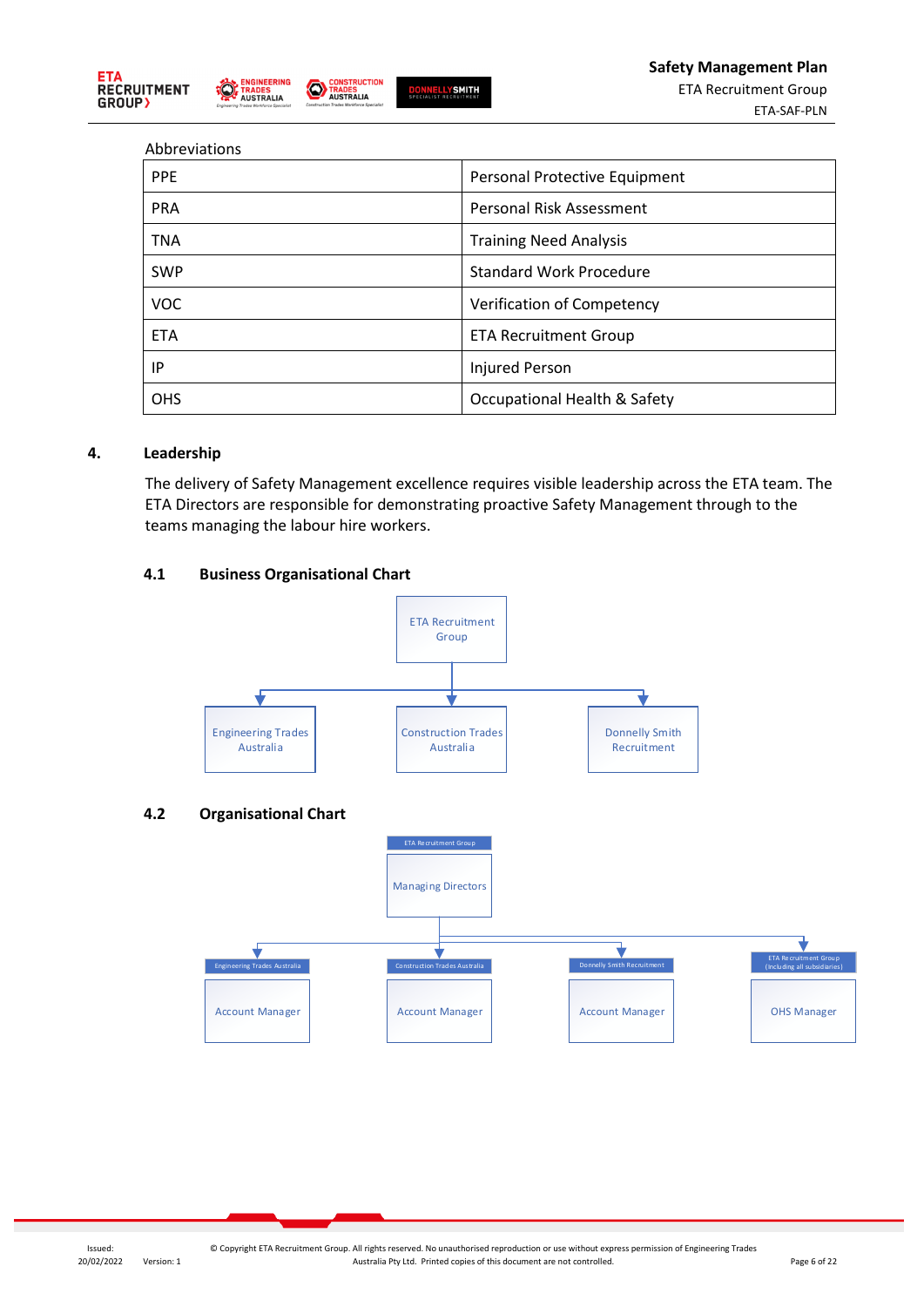

#### **4.3 Leadership Responsibilities – Managing Director**

**CONSTRUCT**<br>TRADES<br> **AUSTRALIA**<br>
Construction Trades Workforce St

**NGINEERING** 

**TRADES**<br>AUSTRALIA

RECRUITMENT

**GROUP** 

**CONSTRUCTION** 

Managing Directors oversee all ETA Recruitment Group operational activities across all subsidiaries.

- Demonstrating leadership and commitment to the achievement of Safety Management objectives and initiatives;
- Actively monitor and review the management of critical and reported hazards;
- Ensuring risk is addressed within the scope of the business;

**DONNELLYSMITH** 

- Ensuring Host Companies are assessed regarding risk management and responsibility.
- Ensuring that all personnel comply with their responsibilities to provide information, instruction to work in a safe, responsible manner;
- Ensuring that all incidents in his / her area of responsibility are reported and investigated in accordance with corporate requirements;
- Ensuring reported hazards identified are addressed accordingly;
- Provide means to work with all stakeholders in addressing reported hazards in an effective manner;
- Ensuring that facilities and equipment are being used safely and that appropriate work methods are being applied;
- Intervening if an unsafe / irresponsible act or behaviour is observed;
- Ensuring that workplaces are by a competent person to ensure that the workplace is safe for persons working there;
- Ensuring compliance with company safety Policies, Procedures and Protocols;
- Ensuring that recruitment of labour hire workers is undertaken in compliance to this management plan; and
- ETA Contractors comply with the requirements outlined in this Management Plan, and its accompanying processes.

#### **4.4 Leadership Responsibilities – Account Managers**

The following responsibilities are applicable for all Account Managers working at all ETA Recruitment Group Subsidiaries.

- Understanding and applying Safety Management requirements;
- Understand the hazards involved in the roles being presented to the Labour Hire Workers and ensure the Host Company Safety Systems are evident;
- Utilising the resources provided and the processes in place for the achievement of Safety Management objectives;
- Regarding Safety Management as a central theme in their actions;
- Issuing protective clothing supplied as appropriate; and
- Escalating any matters relating safety, including hazards, safety issues, injury and/or illness.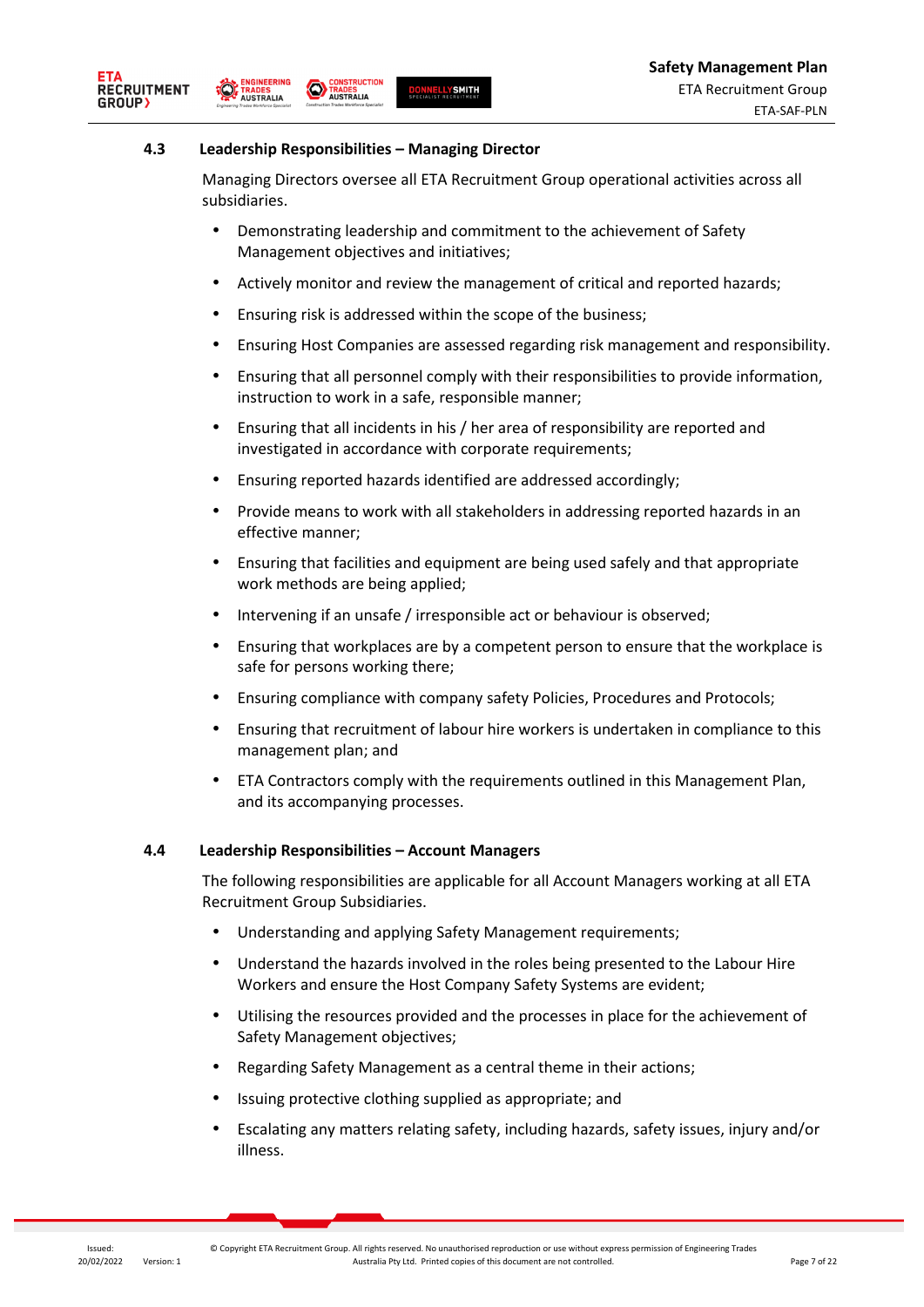



**IGINEERING** 

**TRADES**<br>AUSTRALIA

**CONSTRUCTION** 

**CONSTRUCT**<br>TRADES<br> **AUSTRALIA**<br>
Construction Trades Workforce St

- The developing and maintaining systems and processes for managing Safety;
- Implementing systems for communicating and managing changes that may affect health and safety to Labour Hire Workers;
- Compile and manage Hazard registers for the ETA business;

**DONNELLYSMITH** 

- Ensuring the management teams are aware of their responsibilities and their deliverables in terms of both work output and their personal behaviours towards health and safety of Labour Hire Workers;
- Maintaining knowledge of current governing regulations, codes and practices, and inform the management team's whenever revisions to this Plan is required;
- Understanding and apply legislative Safety Management requirements for the recruitment and labour hire business;
- Providing timely advice to the management teams regarding opportunities to achieve the highest standards of safety management;
- Demonstrating leadership and commitment to the achievement of Safety Management objectives, and to the success of ETA;
- Providing Safety Management topics and other information to key personnel ensuring open communication to the recruitment team;
- Actively promoting Safety Management excellence and the Safety Management vision and so create a strong Safety Management culture;
- Challenging unsafe behaviour and correcting inappropriate Safety Management performance;
- Applying a full working knowledge of all applicable Safety Management Systems;
- Monitoring and reviewing site safety inspections;
- Ensuring and assisting in the undertaking of incident investigations where required (by the Host Company); and
- Generating contingency plans to respond to injury and/or illness to ETA Labour Hire Workers.

#### **5. Planning**

ETA is committed to excellence in Safety Management and views this commitment as central to everything it does. All work practices and procedures must take Safety Management performance into account.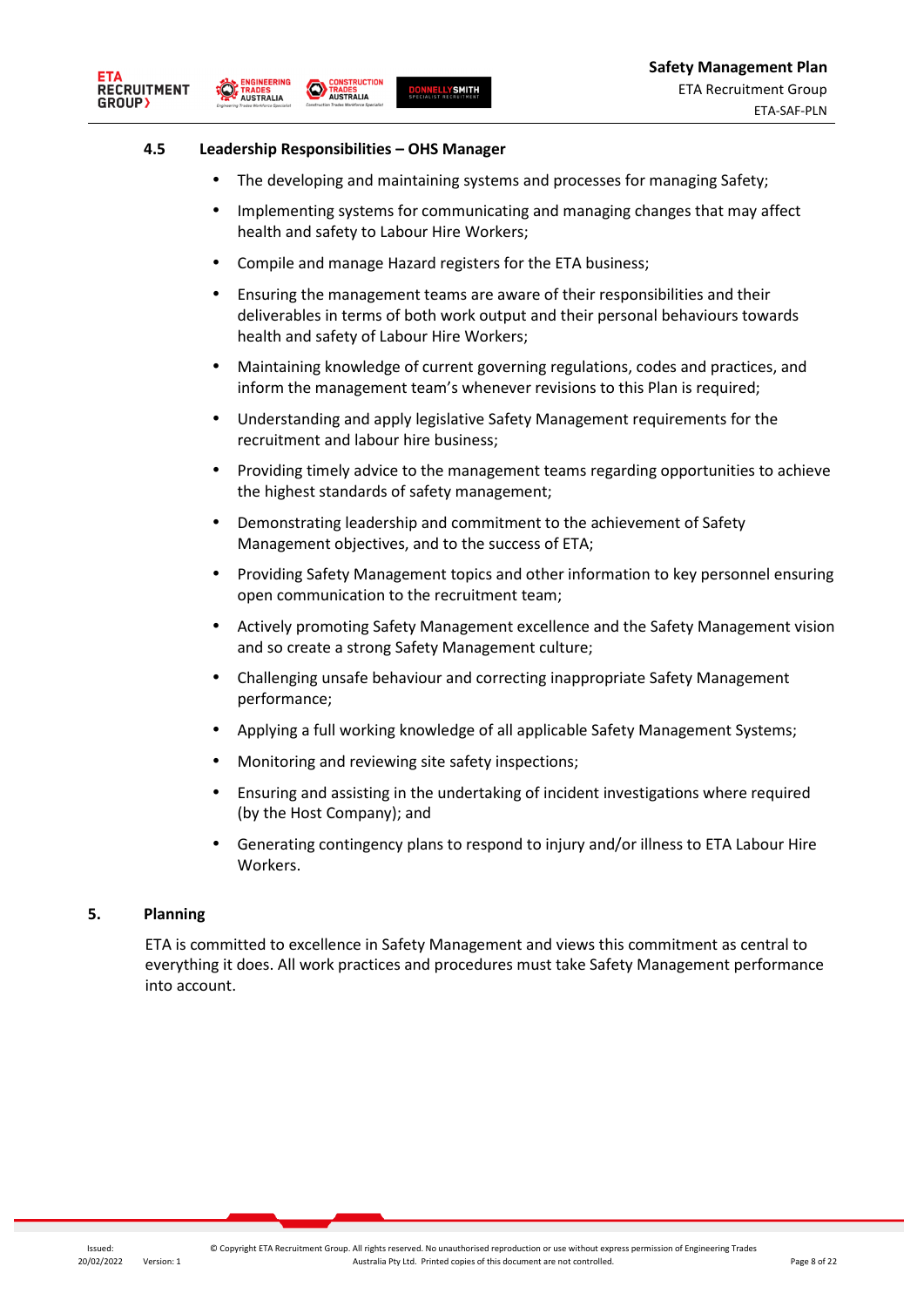





#### **5.1 Policy**









# **WORPLACE HEALTH & SAFETY POLCY**

ETA Recruitment Group including its subsidiaries (ETA) values a safe workplace environment and is committed to ensuring personnel are operating in a workplace where hazards are addressed, where possible eliminated. Through effective management of workplace health & safety as well as continual, open communication with our clients we aim to provide employment opportunities to our people with a knowledge of risk mitigation practices being addressed.

ETA aim to:

- Conduct our business inn a healthy, safe and sustainable manner for the benefit of all our employees  $\ddot{\phantom{0}}$ and stakeholders
- We promote Workplace Health & Safety as a value rather than a priority.
- Comply and exceed where reasonably practicable all appliable laws, standards and codes of practice.  $\ddot{\phantom{0}}$
- Continually review workplace environments ensuring employees are operating at a workplace which manages rick, addresses hazards and values constructive feedback.
- Treat all employees and stakeholders with dignity, care and respect as well as recognising<br>achievements to promote successful outcomes of work groups and individuals.  $\cdot$

We, as ETA shall continue to take a proactive approach towards ensuring a safe work environment for all employees and recognise that the value in safety is communicated to our employees.

Jeff Earnshaw-Smith Managing Director<br>Managing Director

Ross Donnelly Director<br>March 2022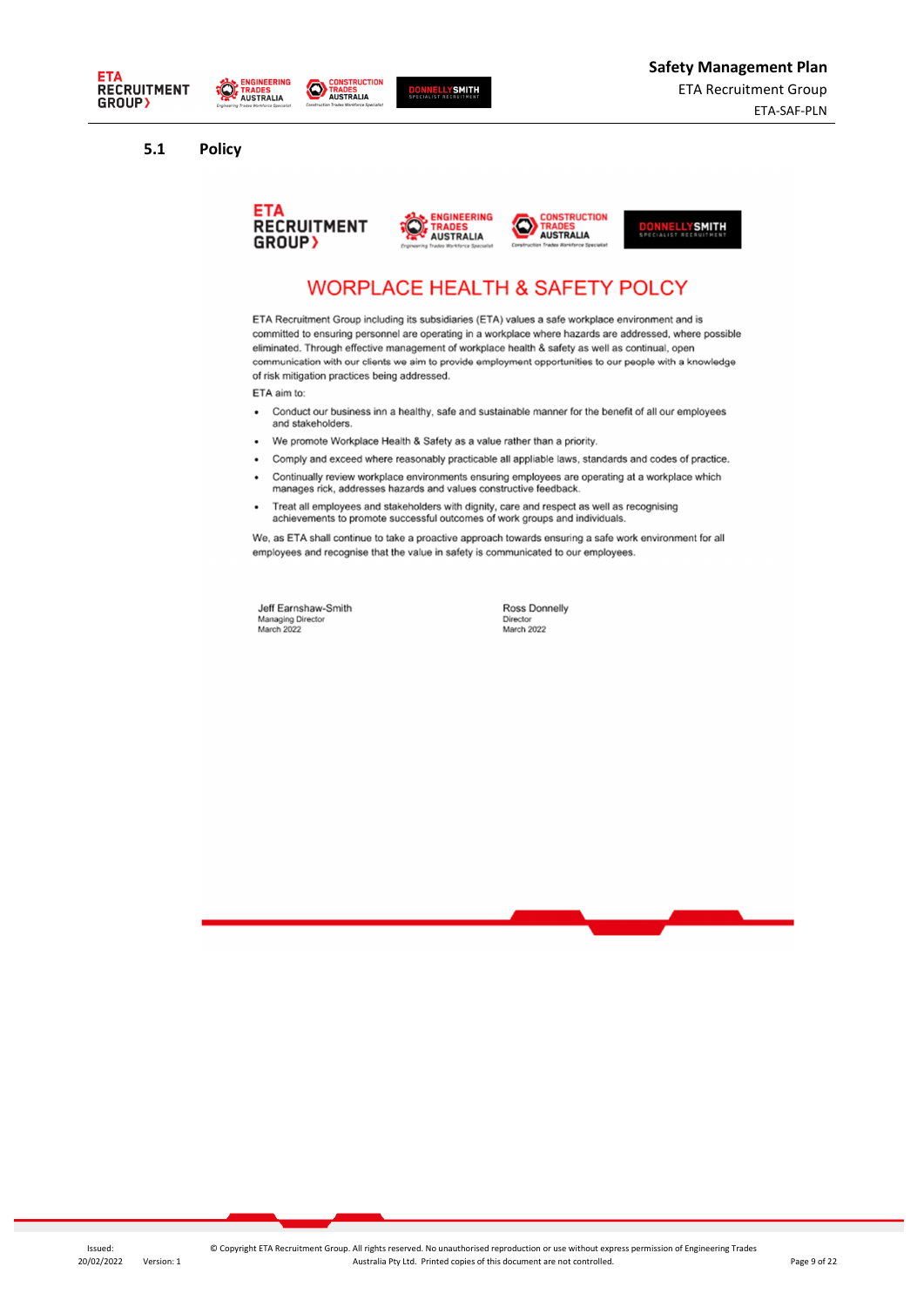

#### **5.2 Key Performance Indicators**

**CONSTRUCT**<br>**TRADES**<br> **AUSTRALIA**<br> **Construction Trades Workforce Sp CONSTRUCTION** 

- 100% of workplace inspection completed for all blue-collar and white-collar placements placements. NOTE: this is not required for permanent placements only ones which are employed by ETA to undertake duties for a host company.
- 100% of all incidents reported to ETA from Host Companies to be documented and addressed ensuring worker injuries/illnesses are addressed.
- All employees are contacted on a routine basis providing an opportunity to provide feedback on safety conditions with their host company.
- 100% of all hazards with are formally reported ETA are followed up ensuring an outcome is communicated to all key stakeholders.

### **6. Hazard & Risk Management**

Hazard and Risk Management processes are pivotal in ensuring our workers are placed in workplaces which actively acknowledge and address risk in the workplace. ETA addresses risk by utilising the Hierarchy of Control and detailing steps on addressing items in a systemic manner.

#### **6.1 Procedures**

Procedures are high-level documents which describe system process within the ETA business. The ETA procedure catalogue defines the minimum standards and compliments this Plan.

#### **6.2 Risk Assessment**

ETA shall ensure a relevant and up to date risk assessment is completed and maintained documenting activities workers undertake ensuring risks are understood and addressed prior to placement on a host company workplace. Risk assessments shall be completed using the ETA Hazard Risk Assessment Template and be broken down into separate roles which ETA undertakes recruitment for.

#### **6.3 Hazard Reporting**

ETA Labour Hire Workers will be required to report hazards immediately to their Host Company as per the Host Company Hazard Reporting protocols. In situations where a worker's hazard report has not been addressed and has been escalated to the Account Manager, the below flow chart shall be adhered to:



The ETA hazard Report Form shall be made available to all Labour Hire Workers.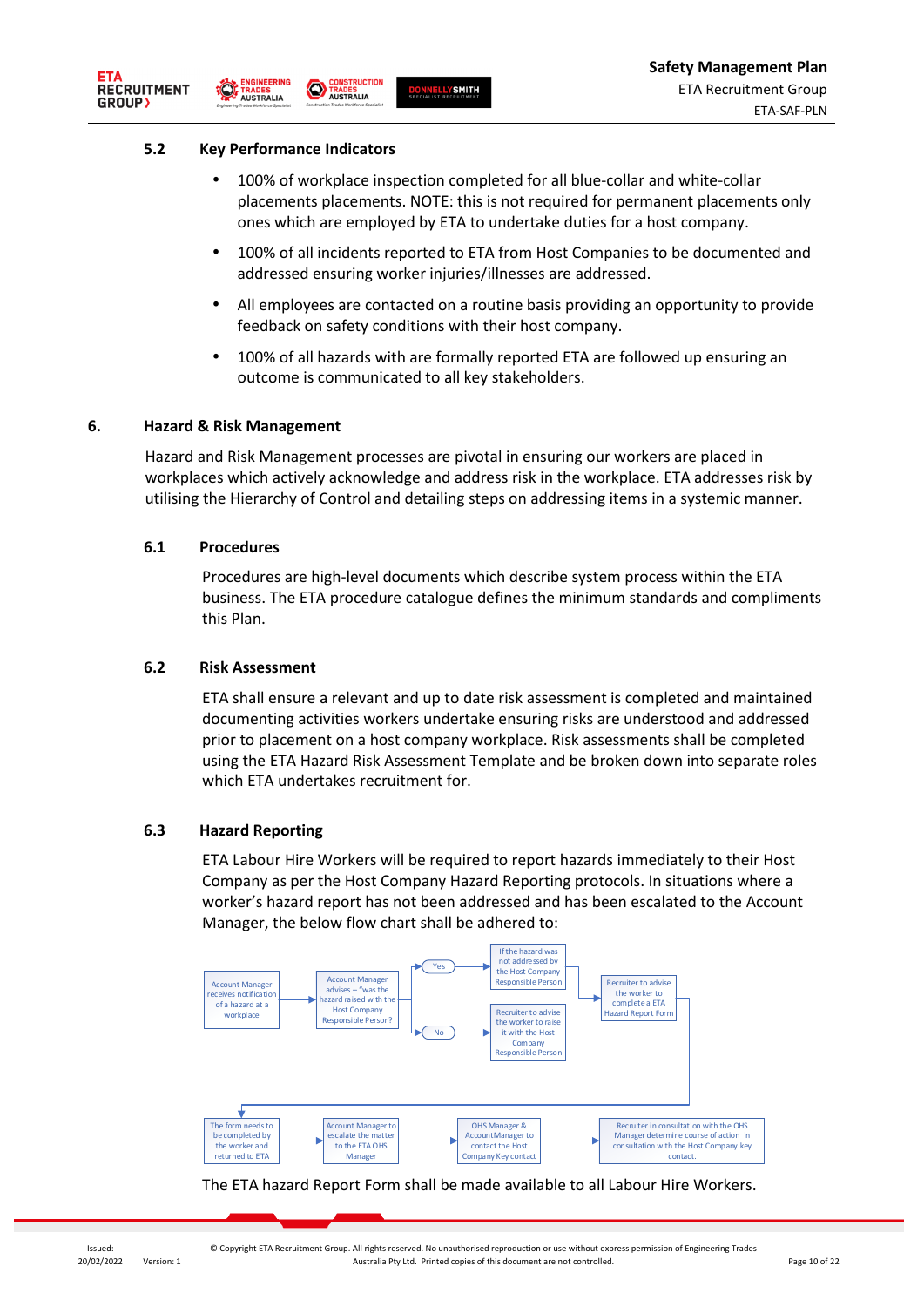





# **7. Compliance & Monitoring**

### **7.1 Workplace Inspection**

Host companies shall be inspected using the ETA Workplace Inspection form with respect for blue-collar and white-collar placements ensuring that the workplace demonstrates responsibility toward addressing and managing risk within the workplace.

### **7.1.1 The following items shall be reviewed for Blue Collar Inspections**

- Management Systems
- Training & Induction
- Personal Protective Equipment
- Communication
- Incident Management
- Fitness for Work
- Risk Management
- Adverse Situation Management; and
- Amenities

All items are scored as per the following:

| 3            | Documented evidence indicates awareness indicates this is<br>effectively and consistent undertaken with formalised process and<br>records - fully documented system and records. |
|--------------|----------------------------------------------------------------------------------------------------------------------------------------------------------------------------------|
| $\mathbf{2}$ | Substantial evidence indicates awareness, commitment and<br>undertaking however some gaps are apparent – some written<br>processes were evident.                                 |
| $\mathbf{1}$ | Some evidence to indicate awareness, commitment, or effective<br>undertaking of this process - Largely undocumented process but<br>some behavioural safety compliances noticed.  |
| 0            | Minimal to no evidence to indicate awareness, commitment, or<br>effective undertaking of this process - Largely undocumented<br>process.                                         |
| N/A          | Question is not relevant.                                                                                                                                                        |

ETA does not operate on a base line scoring system, as the risk may present where a host company scores high in all areas except for one. The scoring is designed to provide the ETA team an understanding of the level of compliance / outcome because of the review of checklist undertaken.

Upon the checklist being completed, the person undertaking the inspection shall ensure to share findings with the ETA key stakeholder and determine the suitability for labour hire placement.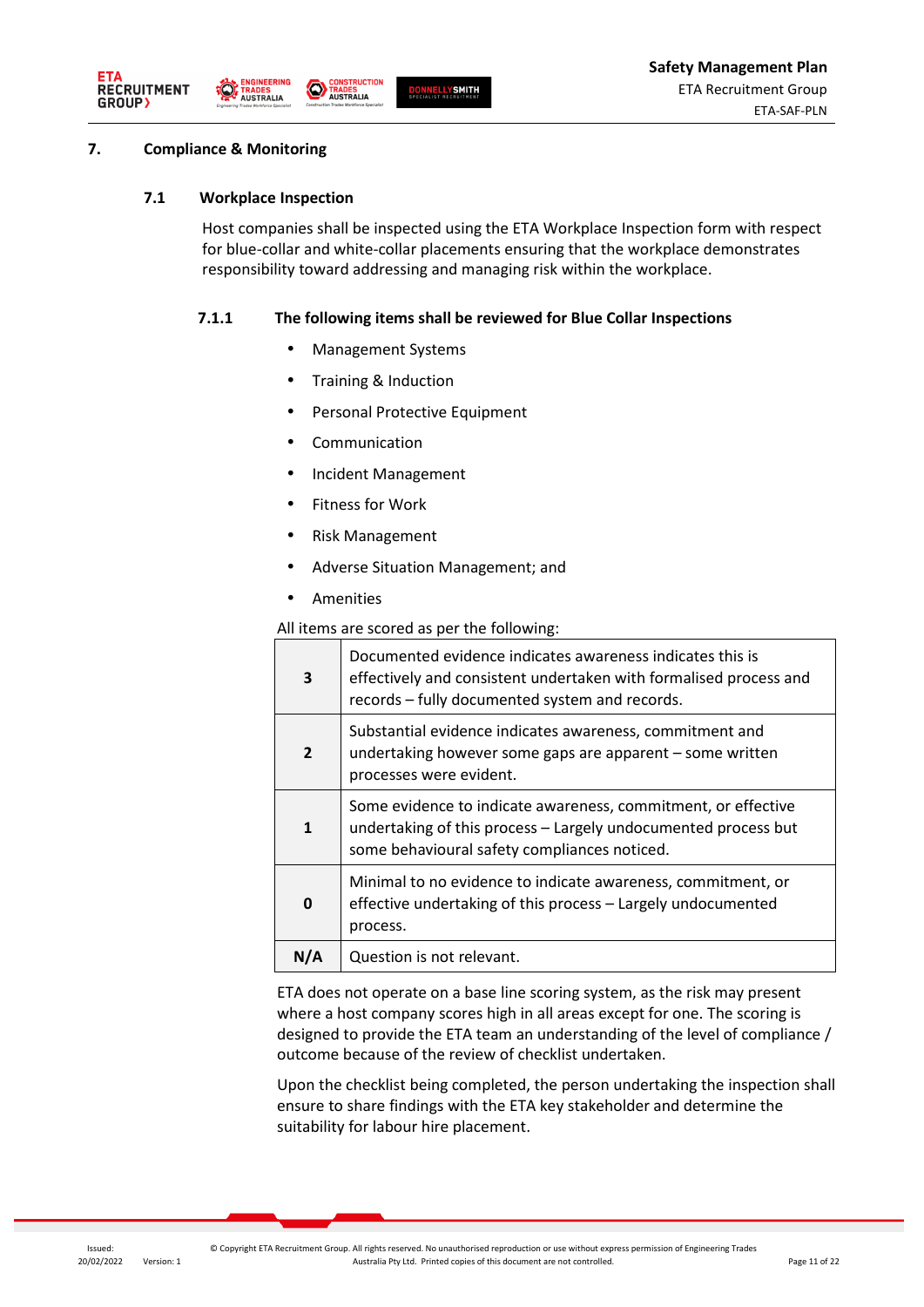

GINEERING

**TRADES**<br>AUSTRALIA



NOTE: ETA Workplace Inspections are not intended to provide host companies with a list of actions to address, ETA may offer the findings to the host company where it is requested.

### **7.1.2 The following items shall be reviewed for White Collar Inspections**

- Training & Induction
- **Communication**

**CONSTRUCT**<br>TRADES<br> **AUSTRALIA**<br> **Construction Trades Workforce Sy** 

- Issues Resolution
- Incident Management
- Fitness for Work
- **Amenities**
- All items are scored as per the following:

| <b>Evident</b>        | Indicates awareness that process is undertaken and formalised<br>process and records. |
|-----------------------|---------------------------------------------------------------------------------------|
| <b>Not</b><br>Evident | No indication of process, either formal or informal or<br>commitment to undertake.    |
| N/A                   | Question is not relevant.                                                             |

- This process can be undertaken by the Account Manager following successful completion of the training, 'Undertaking White Collar Inspections' (ETA-SAF-TRN);
- Upon the checklist being completed, the person undertaking the inspection shall ensure to share findings with the ETA key stakeholder and determine the suitability for labour hire placement;
- Should the Account Manager find any discrepancy, they are required to contact the OHS Manager for assistance in the matter; and
- NOTE: ETA Workplace Inspections are not intended to provide host companies with a list of actions to address, ETA may offer the findings to the host company where it is requested.

#### **7.2 Audits**

From time to time, external third-party auditing at ETA may take place e.g., regulatory reviews. The ETA will shall be notified prior to any third-party audits being undertaken.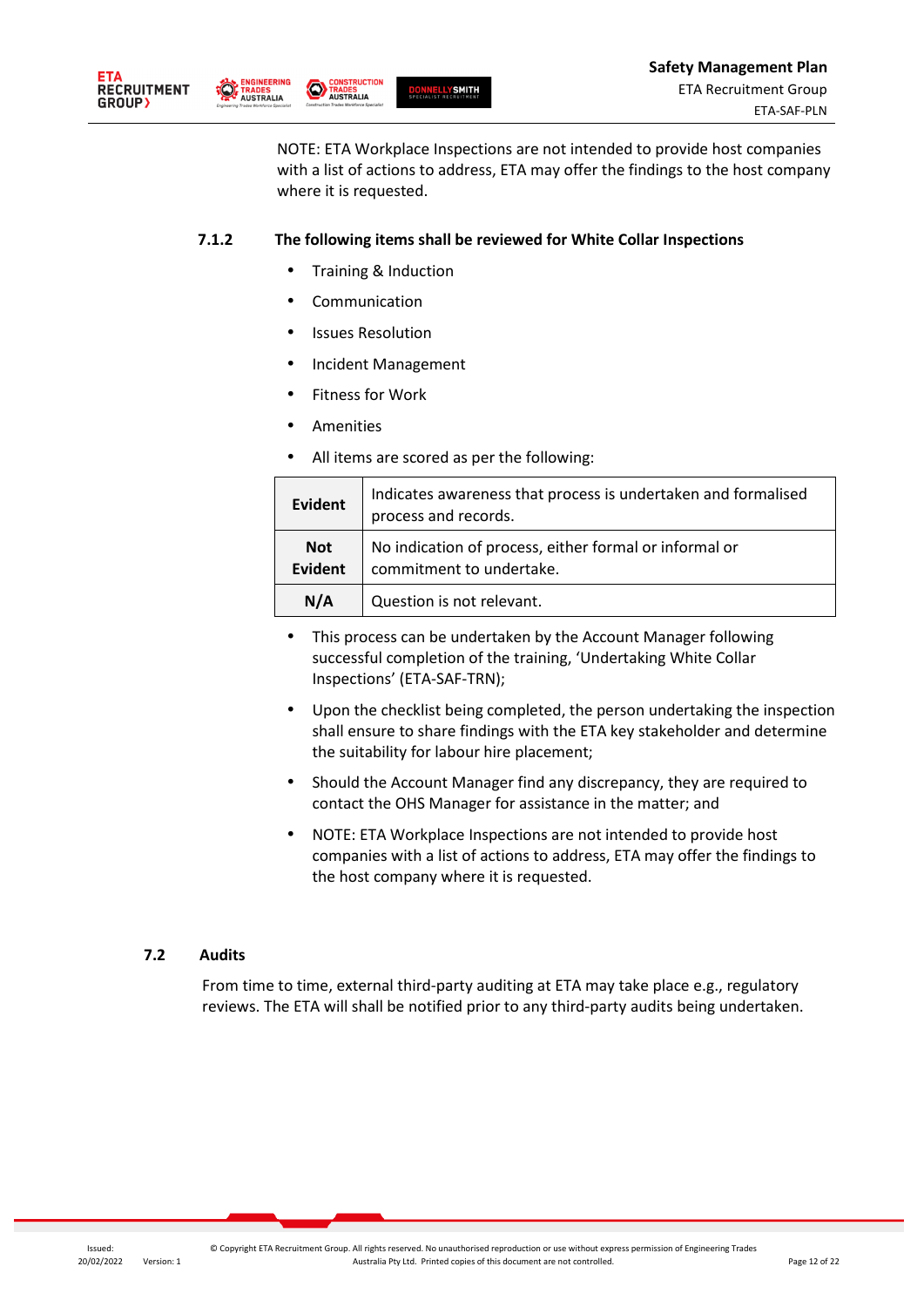



#### **8. Training & Competency**

The training requirements of Labour Hire Workers shall be identified and documented to ensure the training requirements are achieved for host company placement. Labour hire workers will be required to adhere with all host company workplace induction and other training protocols.

# **8.1 Blue Collar - Induction**

All blue-collar labour hire workers shall successfully complete the ETA Labour Hire Induction which shall detail the requirements of this plan as well as expectations for the person when working for ETA at a host company workplace.

See: ETA Induction (for Engineering Trades Australia & Construction Trades Australia) (ETA-TRN-PRE).

# **8.2 White Collar – Induction**

All white-collar labour hire workers shall successfully complete the ETA Labour Hire Induction which shall detail the requirements of this plan as well as expectations for the person when working for ETA at a host company workplace.

See: Donnelly Smith Induction (ETA-TRN-PRE).

### **8.3 Legislative Construction Induction**

Labour hire workers who are required to undertake construction work are required to attend and successfully complete the Construction Awareness Induction (Blue / White Card) conducted by a Worksafe approved registered training organisation prior to mobilising to the construction site.

# **8.4 Training Records**

All training records shall be maintained in the ETA online shared folders. As a minimum, our training records should include details on who has been trained, what the training course covered, what competencies or qualifications were achieved or obtained and the identification of the provider.

ETA shall provide the Host Company a copy of Labour Hire Workers training records to ensure competency relevant to the task they are undertaking.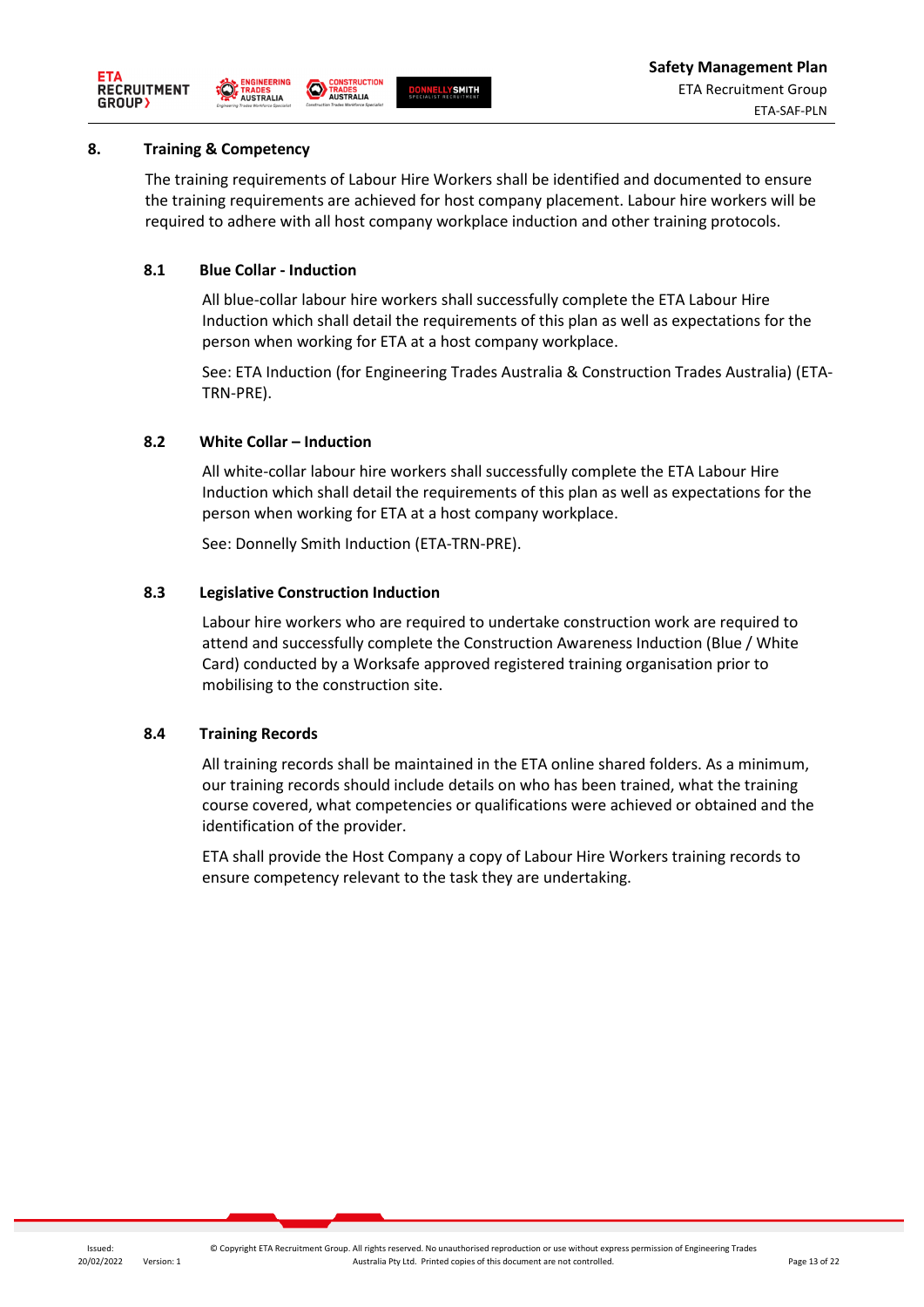





#### **9. Communication & Consultation**

# **9.1 Blue Collar Placements**

|                                                                                                                                                                                                                        | Request is made for<br>Labour Hire<br>Workers                                                                                                                                                                                                                                                            |                                                                                                                                                                                                  |
|------------------------------------------------------------------------------------------------------------------------------------------------------------------------------------------------------------------------|----------------------------------------------------------------------------------------------------------------------------------------------------------------------------------------------------------------------------------------------------------------------------------------------------------|--------------------------------------------------------------------------------------------------------------------------------------------------------------------------------------------------|
|                                                                                                                                                                                                                        | ETA engage with<br><b>Host Client</b>                                                                                                                                                                                                                                                                    | Job scope<br>Job description<br>Competencies & licences required<br>×.<br>PPE requirements<br>۰<br>Medical requirements<br>Communication requirements<br>Other key workplace safety requirements |
|                                                                                                                                                                                                                        | ETA develop<br>understanding of<br>scope of works                                                                                                                                                                                                                                                        |                                                                                                                                                                                                  |
| ETA sources personnel for<br>the Host Client                                                                                                                                                                           |                                                                                                                                                                                                                                                                                                          | ETA notifies OHS Manager of<br>the Labour Hire Placement                                                                                                                                         |
| <b>Account Manager sources</b><br>candidates with relevant<br>competencies against the<br>job scope / job description.                                                                                                 |                                                                                                                                                                                                                                                                                                          | <b>OHS Manager contacts Host</b><br>Company key contact                                                                                                                                          |
| Labour Hire Worker is<br>advised of the job scope, job<br>description and other key<br>particulars                                                                                                                     |                                                                                                                                                                                                                                                                                                          | OHS Manager undertakes a<br>Workplace Inspection with<br><b>Host Company</b>                                                                                                                     |
| Successful candidates placed<br>at Host Company workplace                                                                                                                                                              |                                                                                                                                                                                                                                                                                                          | <b>OHS Manager communicates</b><br>feedback regarding the<br>inspection to the Account<br>Manager                                                                                                |
| Candidates placed at Host<br>Company workplace                                                                                                                                                                         |                                                                                                                                                                                                                                                                                                          | OHS Manager communicates<br>with Account Manager &<br>Director regarding the<br>decision not to place                                                                                            |
| <b>Account Manager to contact</b><br>the Labour Hire Worker                                                                                                                                                            | <b>Account Manager to contact</b><br>the Host Company                                                                                                                                                                                                                                                    |                                                                                                                                                                                                  |
| Was induction completed<br>Assigned a responsible person<br>to report to<br>Ability to raise workplace<br>hazards<br>Ability to raise and<br>communicate o ther workplace<br>issues                                    | Presented on time and<br>successfully completed the<br>induction process<br>Labour Hire Workers approach<br>to Host Company safety<br>standards and requirements<br>$\bullet$<br>Proactive nature to looking for<br>hazards and raising to the<br>responsible person                                     |                                                                                                                                                                                                  |
| <b>Account Manager to contact</b><br>the Labour Hire Worker                                                                                                                                                            | <b>Account Manager to contact</b><br>the Host Company                                                                                                                                                                                                                                                    |                                                                                                                                                                                                  |
| Work is being completed as per<br>job scope and job description<br>Adequate supervision is<br>provided<br>Ability to raise workplace<br>hazards<br>Ability to raise and<br>communicate other workplace<br>issues       | Presents on time and<br>٠<br>successfully completes work as<br>per requirements<br>Quality of work is sufficent<br>Labour Hire Workers approach<br>٠<br>to Host Company safety<br>standards and requirements<br>Proactive nature to looking for<br>٠<br>hazards and raising to the<br>responsible person |                                                                                                                                                                                                  |
| <b>Account Manager to contact</b><br>the Labour Hire Worker                                                                                                                                                            | <b>Account Manager to contact</b><br>the Host Company                                                                                                                                                                                                                                                    |                                                                                                                                                                                                  |
| Work is being completed as per<br>o<br>job scope and job description<br>Adequate supervision is<br>provided<br>Ability to raise workplace<br>hazards<br>Ability to raise and<br>communicate o ther workplace<br>issues | Presents on time and<br>successfully completes work as<br>per requirements<br>Quality of work is sufficient<br>٠<br>Labour Hire Workers approach<br>to Host Company safety<br>standards and requirements<br>Proactive nature to looking for<br>٠<br>hazards and raising to the<br>respon sible person    |                                                                                                                                                                                                  |

Continuous improvement in Safety Management performance will be driven by improved communication and consultation at all levels across the ETA business. This is achieved by engagement in Safety management through the mechanisms outlined in this section.

The flow chart (shown left) details the process with detailing key communication requirements between the Host Company and the ETA Labour Hire Worker (Blue Collar).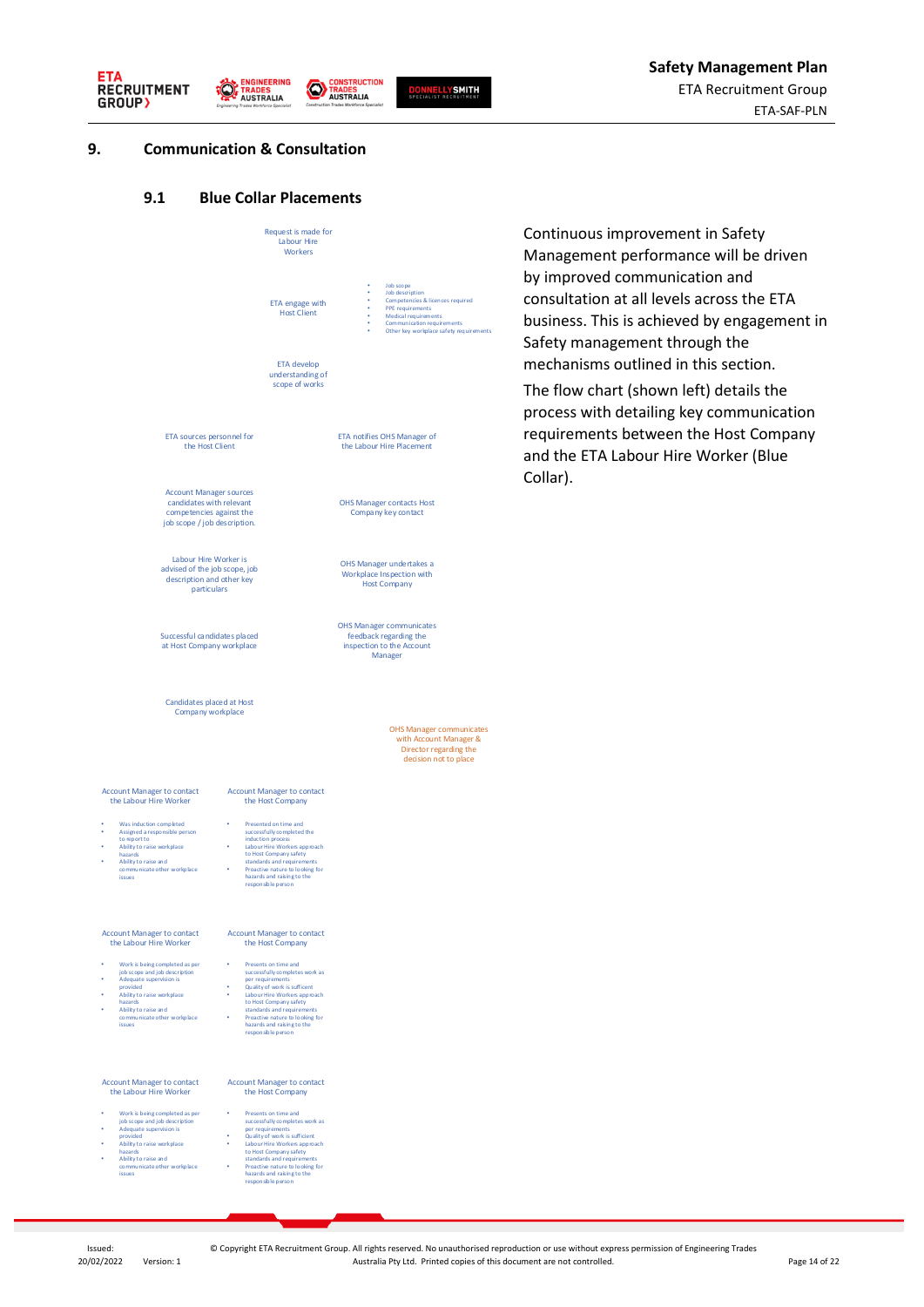



**DONNELLYSMITH**<br>SPECIALIST RECRUITMENT

### **9.2 White Collar Placements**



Continuous improvement in Safety Management performance will be driven by improved communication and consultation at all levels across the ETA business. This is achieved by engagement in Safety management through the mechanisms outlined in this section.

The flow chart (shown left) details the process with detailing key communication requirements between the Host Company and the ETA Labour Hire Worker (White Collar).

# issues

#### Account Manager to contact the Labour Hire Worker

- 
- 
- 
- -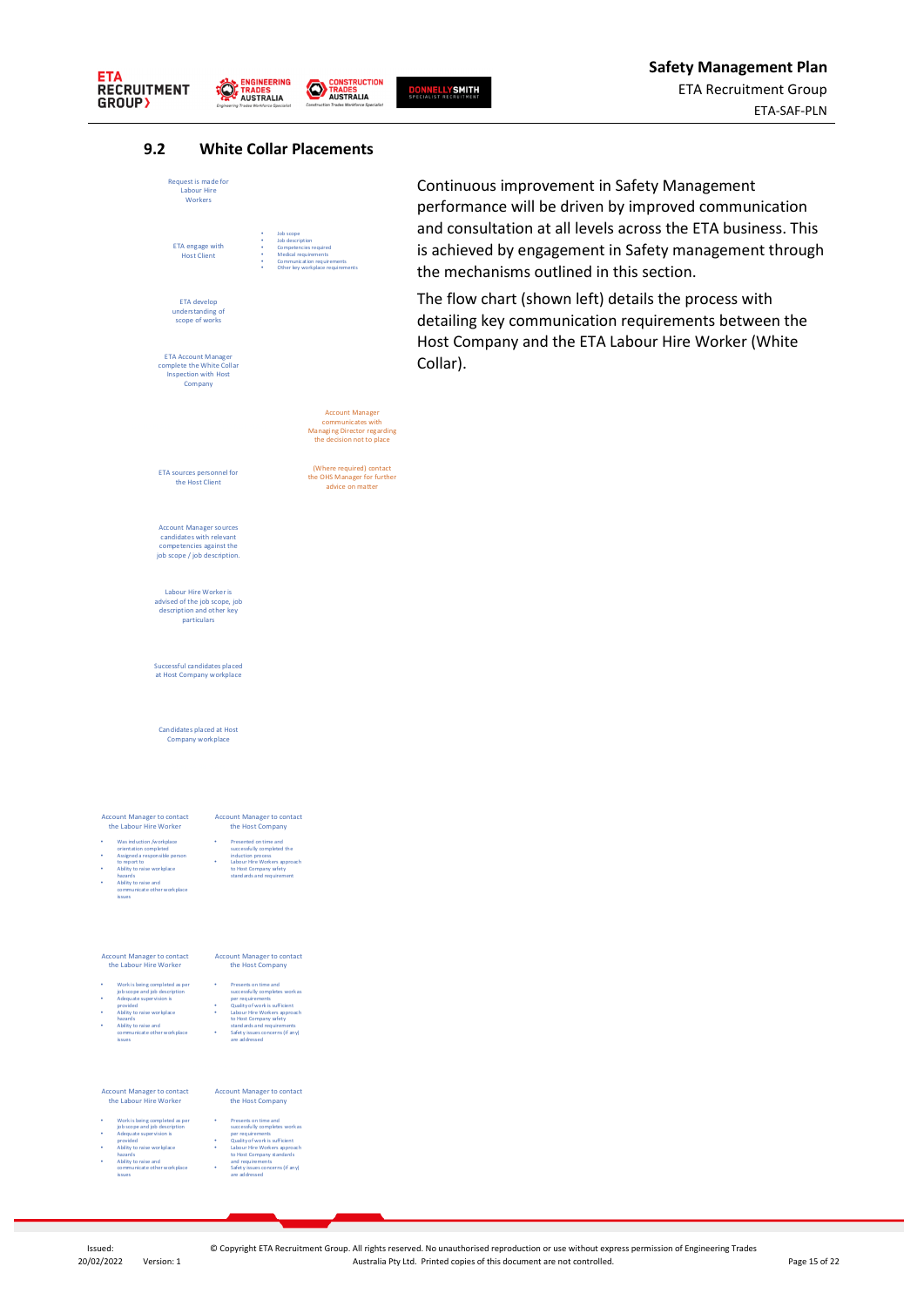





#### **9.3 Consultation**

Consultation is an important process and requires effective two-way communication to ensure the transfer of information. ETA shall ensure to provide effective tow-way communication to:

- Our Labour Hire Workers (operating in both white-collar and blue-collar roles); and
- Our Host Companies

As a minimum, our Labour Hire Workers shall be consulted on Safety Management matters where:

- Changes that may affect Safety Management is proposed, including changes to the premises where our people work, changes to systems or methods of work and/or changes to protocols used for work;
- Updates to workplace requirements and protocols;
- Decisions made that may affect how ETA employees operate on site, and
- Updates to training / competency requirements for the task Labour Hire Workers are undertaking.

### **9.4 Placement Progress**

Continual placement progress communication is a vital part ensuring open communication between:

- Our Labour Hire Workers
- Our Host Companies

The following shall detail the expected communication method ensuring the placement(s) of labour hire workers are meeting the host company safety expectations. (see flowchart above – section 9.1 and 9.2)

#### **9.4.1 Labour Hire Worker**

Communication by ETA to the Labour Hire Worker:

- Within 48 hours of placement;
- After 1 week of placement, and
- Every month thereafter placement.

The purpose of the communication is to provide the worker an opportunity to communicate any issues or key items that require addressing, such as:

- Onboarding process;
- General safety standard of the workplace;
- Appointment of a responsible person, and
- Ability to raise and communicate workplace hazards and other workplace issues to the responsible person.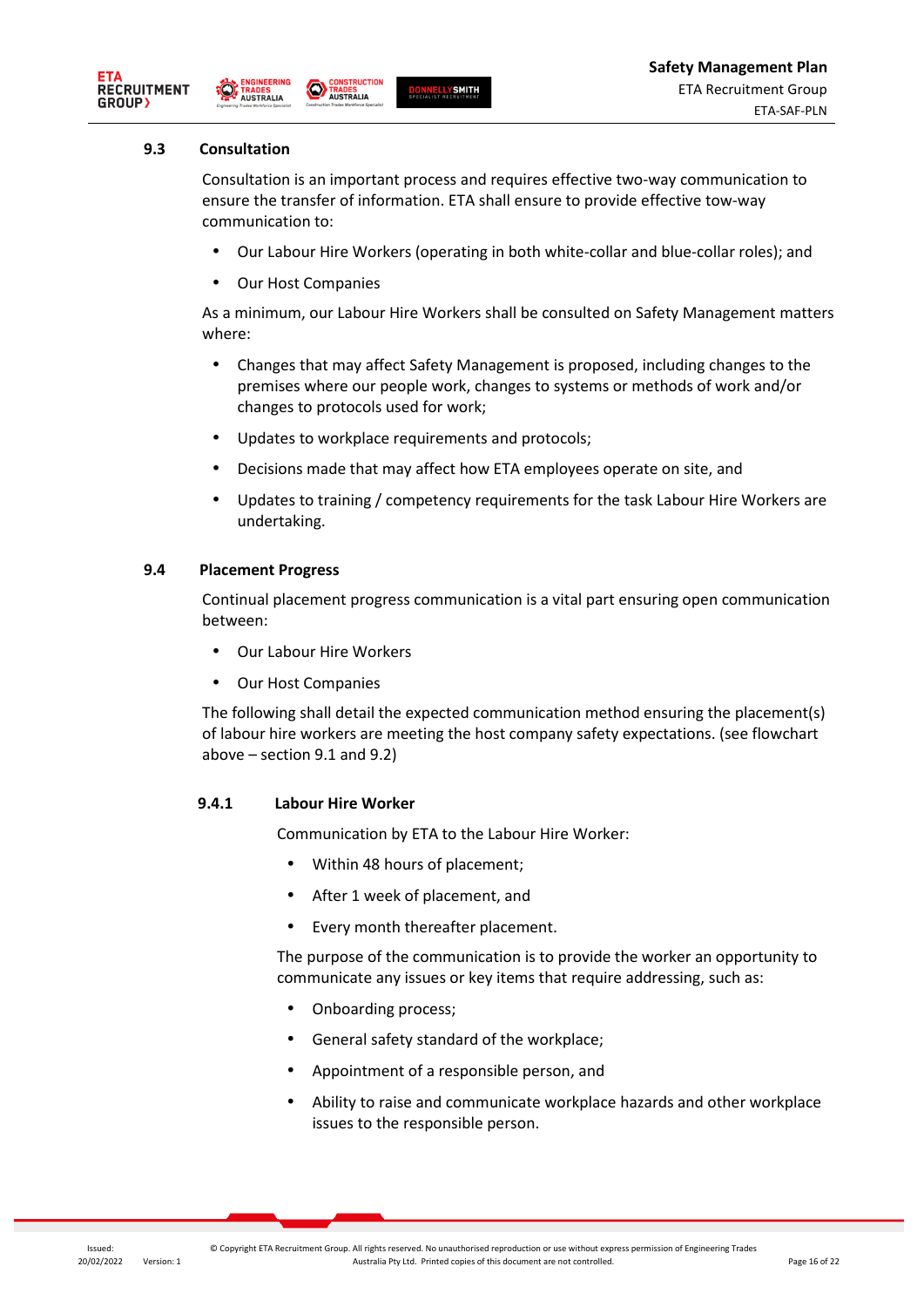





#### **9.4.2 Host Company**

Communication by ETA to the Host Company:

- Within 48 hours of placement;
- After 1 week of placement, and
- Every month thereafter placement.

The purpose of the communication for Host Company to an opportunity to communicate any issues or key items that require addressing, such as:

- Workers onboarding process;
- Quality of output;

**CONSTRUCTION** 

- Understating of job/task requirements;
- Approach to Host Company safety standards and requirements, and
- Proactive team member regarding health and safety matters.

Placement progress communication with the Host Company is to ensure that the Labour Hire Worker is undertaking the role as required and contributing in a safe and proactive manner

#### **9.5 Safety Issue Resolution**

In circumstance where our Labour Hire Workers with issues relating to Safety Management shall first attempt to resolve them with their Host Company responsible person and/or Safety and Health Representative (where this is provided). Where a resolution cannot be achieved, the safety issue shall be escalated to the Account Manager, the below flow chart shall be adhered to:



Grievance handling process shall be addressed as per regulatory legislation relevant to the state ETA Labour Hire Worker(s) are operating in.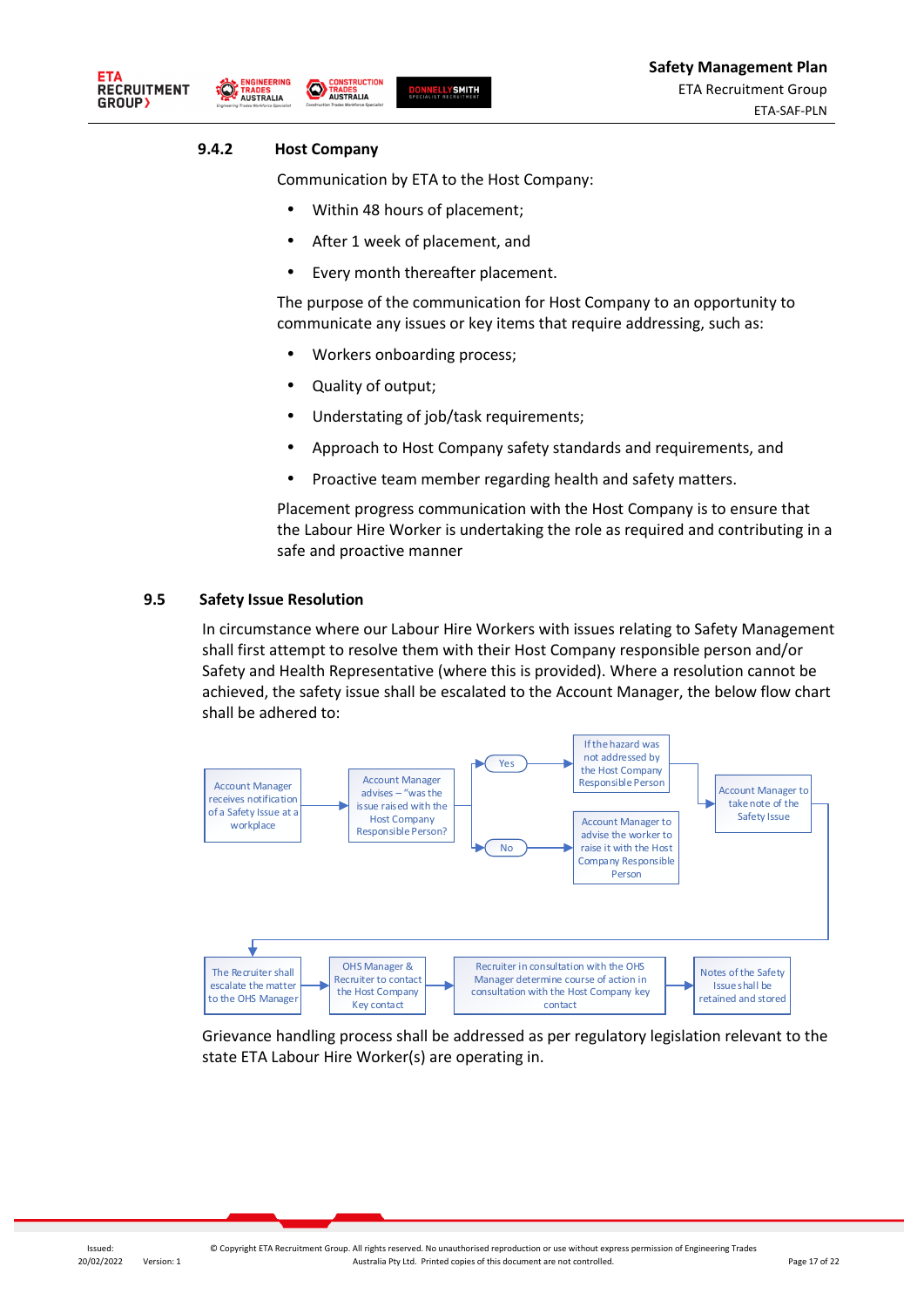



#### **10. Field Management – Blue Collar Workers**

**IGINEERING** 

**TRADES**<br>AUSTRALIA

#### **10.1 High Risk Work**

In circumstances where the Host Company has a requirement for Labour Hire Workers to undertake High Risk Works, ETA shall only assign personnel who hold the relevant skills and appropriate High Risk Work License. This includes the following high risk work activity:

- Scaffolding basic, intermediate and advanced;
- Rigging work- dogging; basic, intermediate and advanced rigging;
- Crane and hoist operation tower; self-erecting tower; derrick; portal boom; bridge and gantry; vehicle loading; non-slewing mobile; slewing; materials hoist; personnel and materials hoist; boom-type elevating work platform; vehicle-mounted concrete placing boom;
- Forklift operation forklift trucks; order-picking forklift trucks; and
- Pressure equipment operation basic, intermediate and advanced boiler operation; turbine operation; reciprocating steam engine operation.

Copies of these licenses shall be uploaded into the ETA database forwarded to the Host Company upon request relevant to the task being undertaken.

#### **10.2 Other High-Risk Works**

Task which requires ETA Labour Hire Workers to undertake works as deemed high risk by the Host Company risk assessment shall be undertaken by workers who hold the relevant licences and competencies. Copies of these licenses and competencies shall be obtained from the Labour Hire worker and uploaded into the ETA database then forwarded to the Host Company upon request relevant to the task being undertaken.

#### **10.3 Personal Protective Equipment**

ETA has a requirement to supply Labour Hire Workers a minimum level of Personal Protective Equipment (PPE) as per the task being undertaken at the Host Company workplace. ETA will request information relating to the works being undertaken by the Labour Hire Workers ensuring to meet minimum PPE requirements.

ETA Labour Hire Personnel are expected to always adhere with Host Company PPE requirements.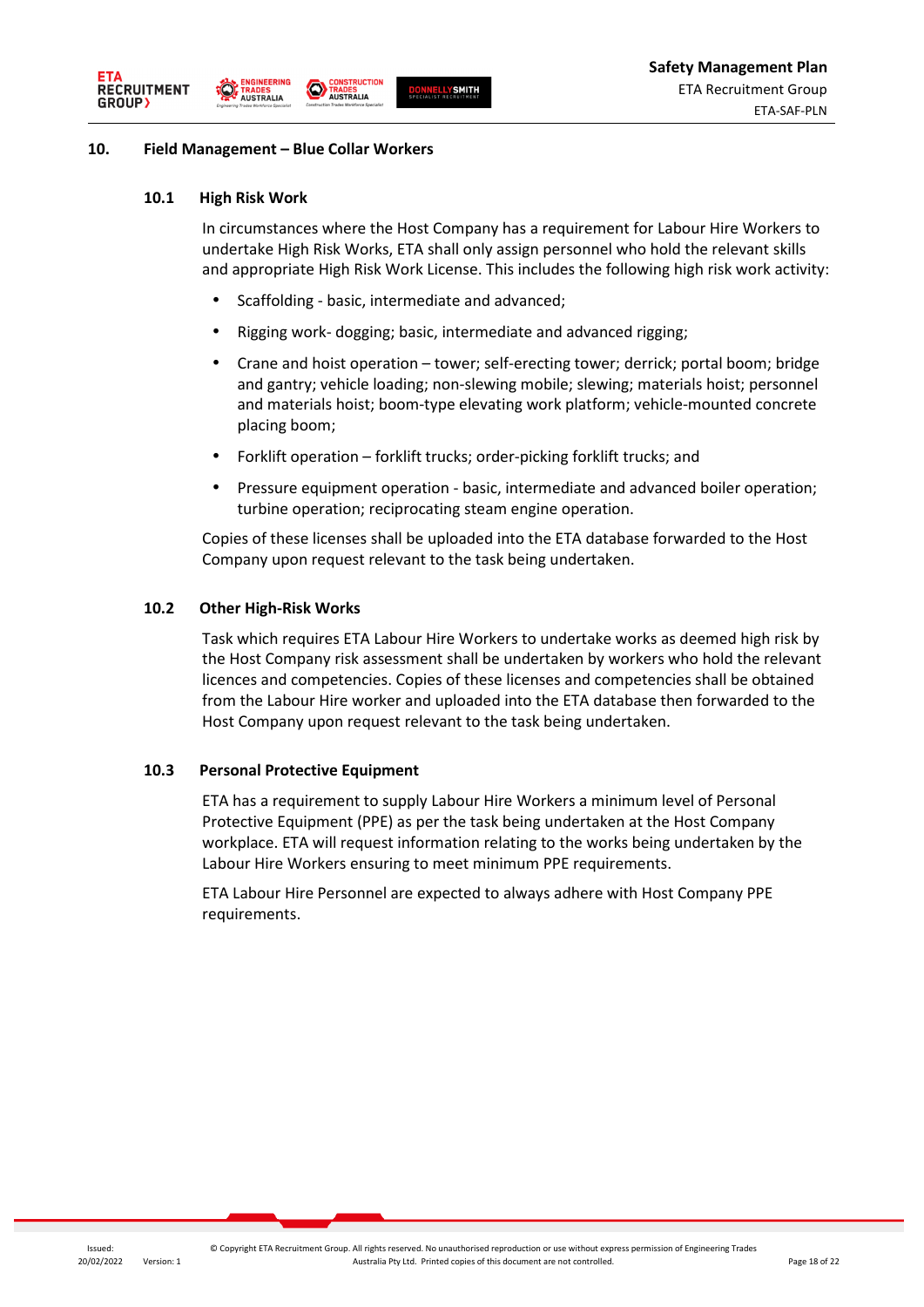





#### **11. Health & Wellbeing**

#### **11.1 Pre-employment Medicals**

ETA Labour Hire Workers shall be assessed to ensure they are medically fit to undertake the job task or role they are employed for by undertaking appropriate pre-employment medical and physical fitness assessment for defined job roles. The assessment will be conducted by a qualified third-party medical provider and shall be undertaken as per the Host Company corporate / site specific requirements. ETA shall request the type of medical assessment required upon engagement with the Host Company.

#### **11.2 Alcohol & Other Drugs**

ETA Labour Hire Workers shall adhere with the Host Company policy / procedure / protocol regarding alcohol and other drugs. This shall include participation in a scheduled and/or random screening at the discretion of the Host Company.

In circumstances where ETA is notified of an ETA Labour Hire Worker failing or refusing to provide a sample for the purposes of an alcohol and/or drug screen, the ETA Labour Hire Worker shall adhere with the Host Company requirements and with may result in termination of employment.

#### **11.3 Personal Hygiene**

ETA Labour Hire Workers are to present to work, each shift in a clean and hygienic manner. This includes adhering with the Host Company's requirements in safe hygiene practices.

In circumstances where ETA is notified of a Labour Hire Worker failing to adhere with the Host Company safe hygiene practices may result in termination of employment.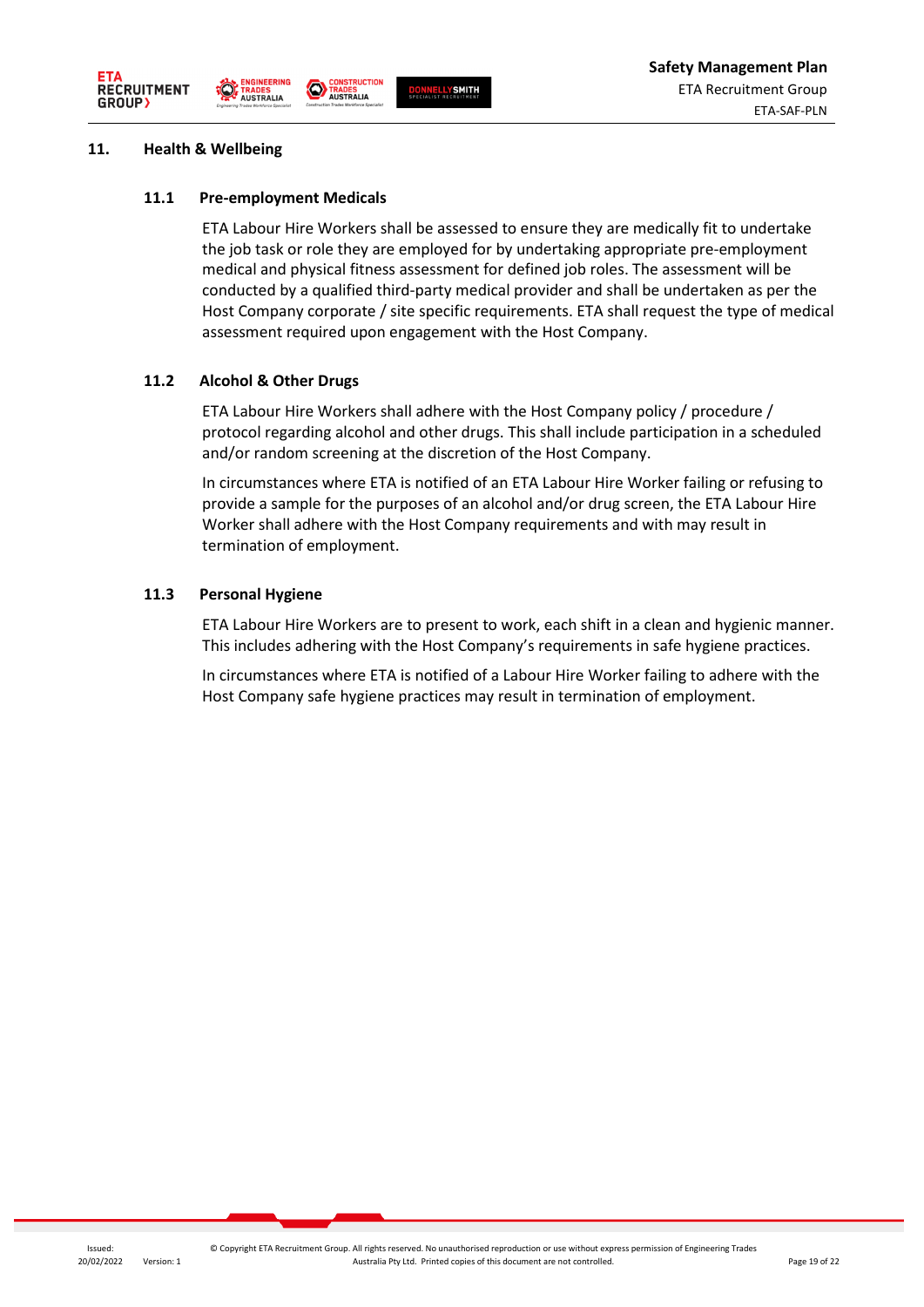

#### **12. Injury Management**

Upon at ETA being notified that a Labour Hire Worker has sustained a workplace injury, the priority is to ensure the IP is seen to by the appropriate level of medical assistance required. ETA will request a copy of the incident report relating to the IP's injury to support workers compensation claim requirements.

All injuries or Illness events shall be addressed as per the following flow chart:

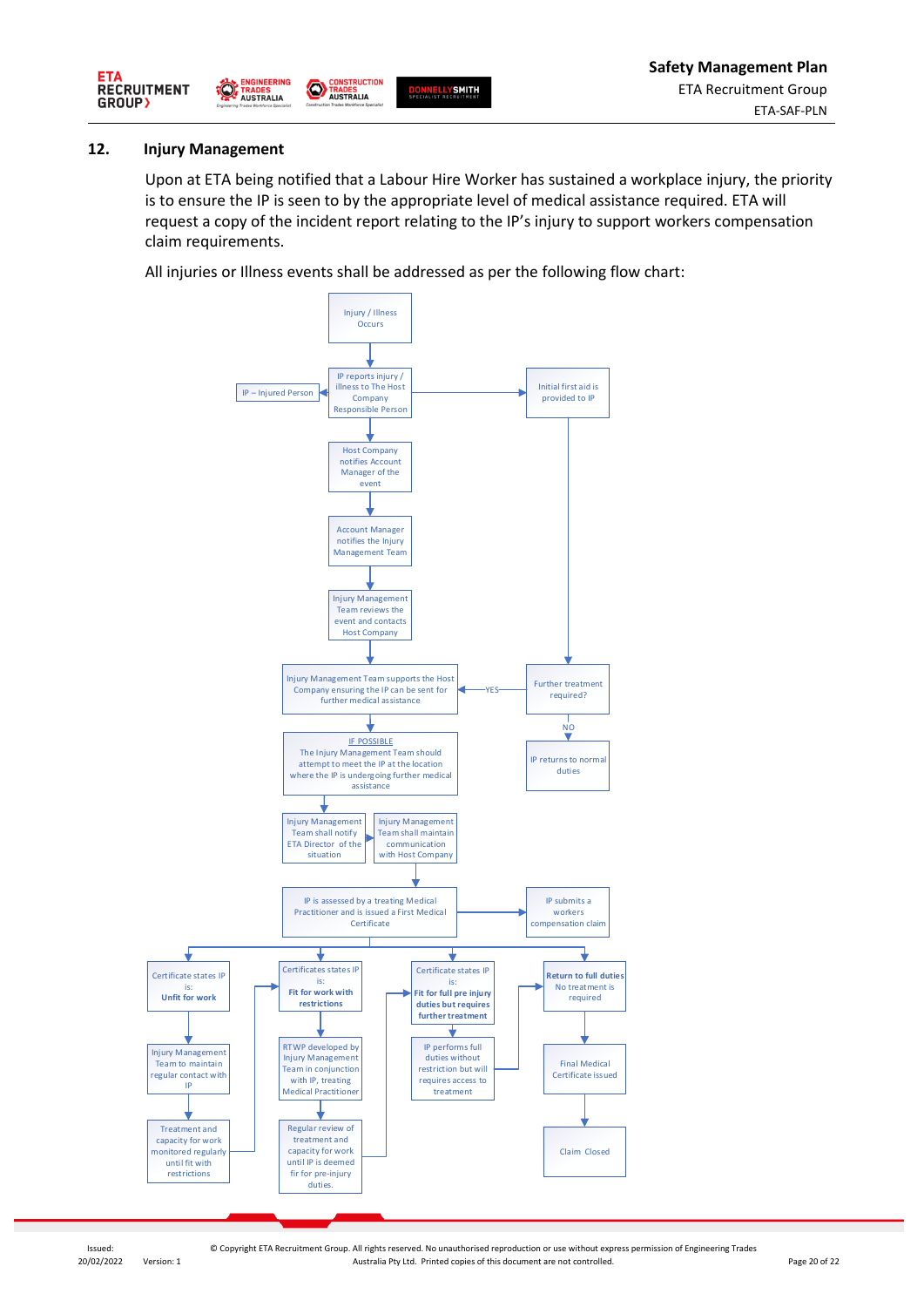



**CONSTRUCTION** 

# **12.1 Worker Compensation**

All IPs are entitled to submit a claim for workers' compensation. All workers' compensation claims shall be dealt with by the Injury Management Team in accordance with the Workers' Compensation and Injury Management Act (1981). It is the IPs and ETA's responsibility to ensure that all relevant workers compensation claim forms have been fully completed and along with all supporting documentation, submitted to the Injury Management Team. The Injury Management Team will forward all relevant information to the Insurer in order for the Insurer to make an informed decision regarding acceptance of liability for the workers' compensation claim.

### **13. Emergency Preparedness**

ETA Labour Hire Worker shall be required to participate in all Host Company Emergency Preparedness drills. In circumstances where ETA is notified of a Labour Hire Worker failing to adhere with the Host Company emergency drill practices may result in termination of employment.

#### **14. Continual Improvement**

ETA Directors shall review this Safety Management Plan annually, as a minimum, ensuring its continued suitability, adequacy and overall effectiveness. The review shall seek opportunities for improvement, the need for changes in the system, and the continued validity of the relevant ETA policy as well as established objectives.

Outcomes of the review shall be communicated to key stakeholders, recorded and maintained. Any identified actions shall then be managed using the relevant actions tracker.

#### **15. Documents & Records Management**

All ETA documents shall be controlled, archived with records management in accordance with the ETA Document Control Procedure.